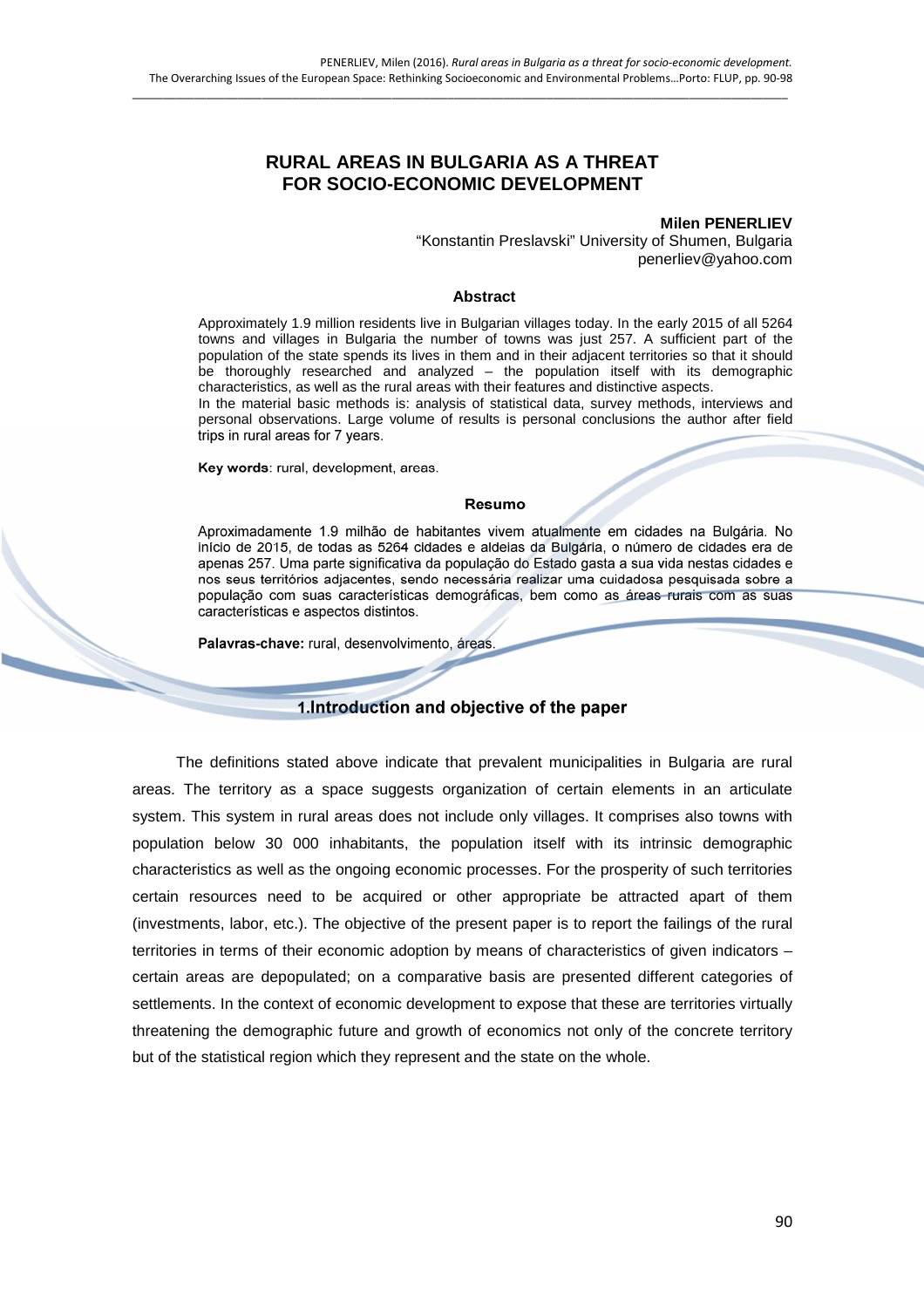## **2.Data and methods**

For characterizing the economic potential of the rural areas are used the following indicators.

 $\triangleright$  Average population density. It is significant in terms of providing labor. The territories with sharply outlined depopulation do not have such at their disposal. This factor strongly decreases their economic potential.

 $\triangleright$  Age characteristics of the population. As a rule villages are inhabited mainly by people at retirement age. This does not afford the economic potential needed for their development.

 Availability of social infrastructure. Functioning health services and schools are clear signs of perspectives in the rural areas. In the villages and in their peripheries this indicates the presence of younger population, higher birthrate, etc.

 $\triangleright$  Unemployment. Although this is an index determined by the above listed indicators, it is also important and as a benchmark could give grounds for some conclusions and decisions.

Some other indicators are also used.

## **3. Definitions of rural areas**

The national definition of Bulgaria refers to rural areas belonging to LAU 1 level – municipalities. They are defined as rural when there is no settlement with population of more than 30 000. According to the national definition the rural areas (municipalities) are 231 of all 264 municipalities in Bulgaria (Fig. 1).

The definition of the European Union offered by the (OECD, 2008) is adopted because it is defined as clear and simplified, including areas which are densely populated. As early as 1994 the OECD defined the municipalities for local level (NUTS 5, LAU 1) as rural when their population density is below 150 inhabitants per square km. For regional level the units (NUTS 3 and NUTS 2) are grouped as follows (Madjarova ..., 2013):

Predominantly rural (if more than 50% of the population lives in rural communes);

Intermediate rural (50%-15% in rural communes);

Predominantly urban (below 15% of the population lives in rural communes).

In 2010 the OECD changed the definition for the regional level  $-$  if there is an urban center with more than 200 000 inhabitants, which is not less than 25% of the population of a predominantly rural region, it is defined as intermediate; if there is an urban center with more than 500 000 inhabitants, which is not less than 25% of the population of an intermediate region, it is defined as predominantly urban.

According to the European typology of "urban–rural" regions there are 15 predominantly rural, 12 intermediate and only one – predominantly urban (Sofia-capital). Predominantly rural regions have a territory of 59.49 thousand square km. and population 2 719 thousand and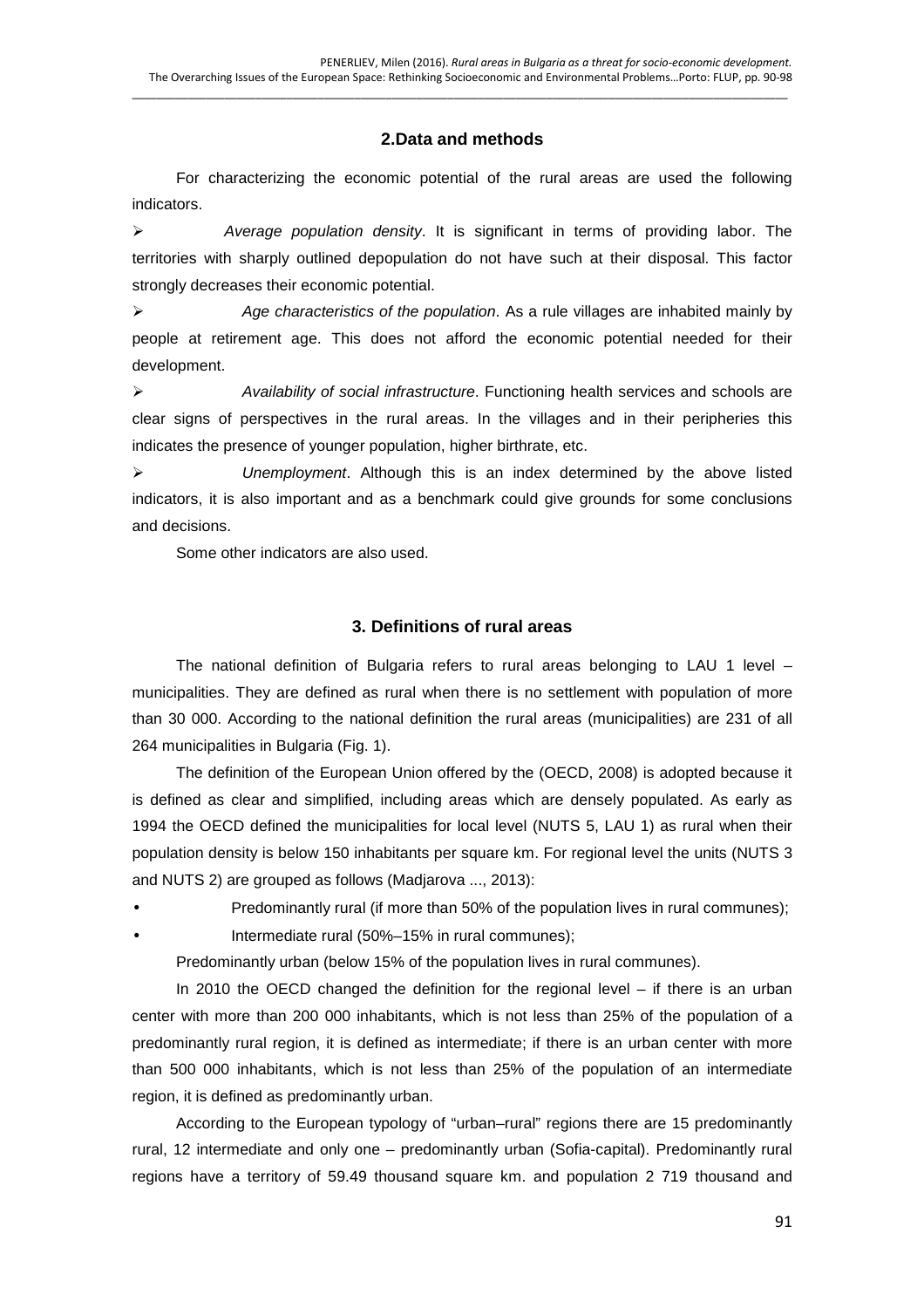intermediate – 50.13 thousand square km. and 3 263 thousand respectively (Penerliev et all. 2015).



Figure 1. Rural areas in Bulgaria LAU 1 level (geographical scale 1: 1000000) Source: National concept spatial development (2013-2025)

Report examined the rural areas of the municipalities Shumen, Silistra and Dobrich are selected (Figure 2). Each one of them has its distinctions from the others (sea outlet, river outlet or inland territory). Thus conceivably the differences of the examined indicators could be determined in view of their geographic location.



Figure 2. Selected model areas for analysis of the rural territories. Source: M.Penerliev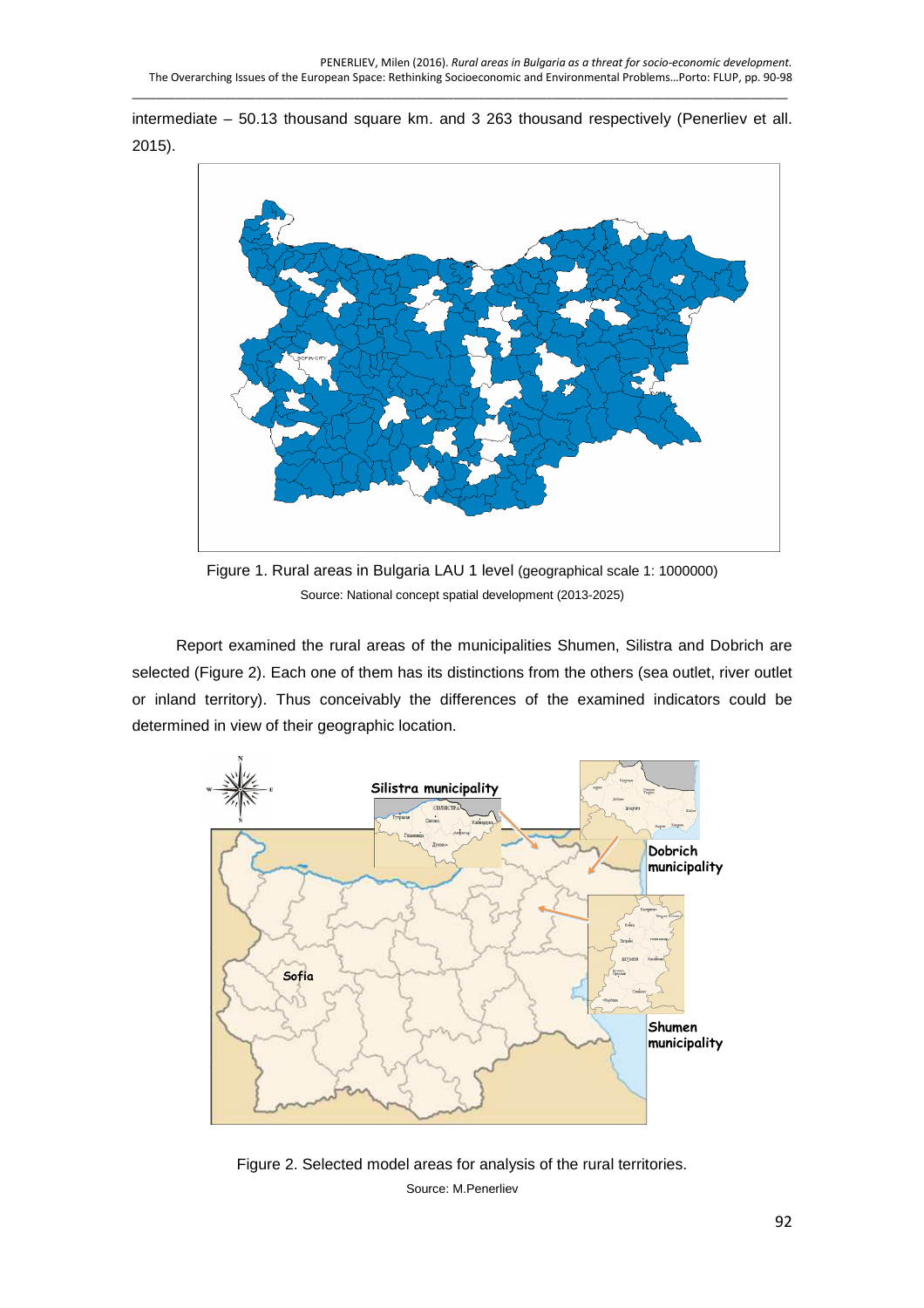In the four municipalities of Silistra region which have outlet on the Danube river in 2013 lived 79 967 people (Table 1). The biggest and populated is Silistra municipality with near 50 000 people. This is almost 62% of the whole population in Danubian municipalities. This presents a big concentration of people in regional center. Two of every three citizens live in this municipality. The poorest populated municipality is Sitovo with around 5 000 people.

|                     | Population in Danubian municipalities for the period 2001–2013 |       |                   |       |                      |       |  |
|---------------------|----------------------------------------------------------------|-------|-------------------|-------|----------------------|-------|--|
| <b>Municipality</b> | <b>Total (people)</b>                                          |       | In towns (people) |       | In villages (people) |       |  |
|                     | 2001                                                           | 2013  | 2001              | 2013  | 2001                 | 2013  |  |
| Tutrakan            | 19152                                                          | 14780 | 10322             | 8373  | 8830                 | 6407  |  |
| Glavinitsa          | 13743                                                          | 10553 | 2087              | 1521  | 11656                | 9032  |  |
| Sitovo              | 6740                                                           | 5197  | ۰                 |       | 6740                 | 5197  |  |
| Silistra            | 61294                                                          | 49437 | 41597             | 34216 | 19697                | 15221 |  |
| <b>TOTAL</b>        | 100929                                                         | 79967 | 54006             | 44110 | 46923                | 35857 |  |

Table 1 - Table 1 - Table 1 -Population in Danubian municipalities for the period 2001–2013

Source: National Statistical Institute.

In demographic aspect Sitovo municipality is interesting – 100% of its population lives in villages, which means that the municipal center is a village. The distribution of population in towns and villages has an interesting trend. The quota of urban population (so called level of urbanization) in the researched area is at least 55%! Here we can mention that the average level of urbanization in Bulgaria in 2013 is 73% – the quota of the urban population. Danubian municipalities give an essential response with this trend.

From one side its due of entirely village municipality, but at all its influence with population 5200 people is not essential.

In Table 1 we can see Glavinitsa municipality has very small quota of its urban population- only 11%. Over 9 000 people live in villages. The urban level in this researched territory is on the average one for the country in 60s of 20th century. Only Silistra municipality has index near to the average one for the country – in 2013 the urban level was 68%

If proposed for analysis demographic data are examined in comparable principle for a longer period, then appear interesting trends. In comparable aspect in the period 2001–2013 obviously the population greatly decreases. In the researched municipalities from 100000 people in 2001 has decreased to under 80 000 people in 2013 – reduction in 20% (Penerliev, 2013). This trend is higher than the average one for the country. For the researched period the population of the country decreases with around 8%. There in Danubian Dobrudzha the trend of depopulation is greatly represented. In regional plan, on municipality level this trend is permanent. Interesting coincidence has in the quota of decreasing population in the municipalities with outlet on Danube. Tutrakan, Sitovo, Glavinitsa municipalities have decreased their population exactly with 23% each. Silistra municipality also follows this trend with 20% reduction. In fact the conclusion is that all researched municipalities have depopulated faster to average rates in country.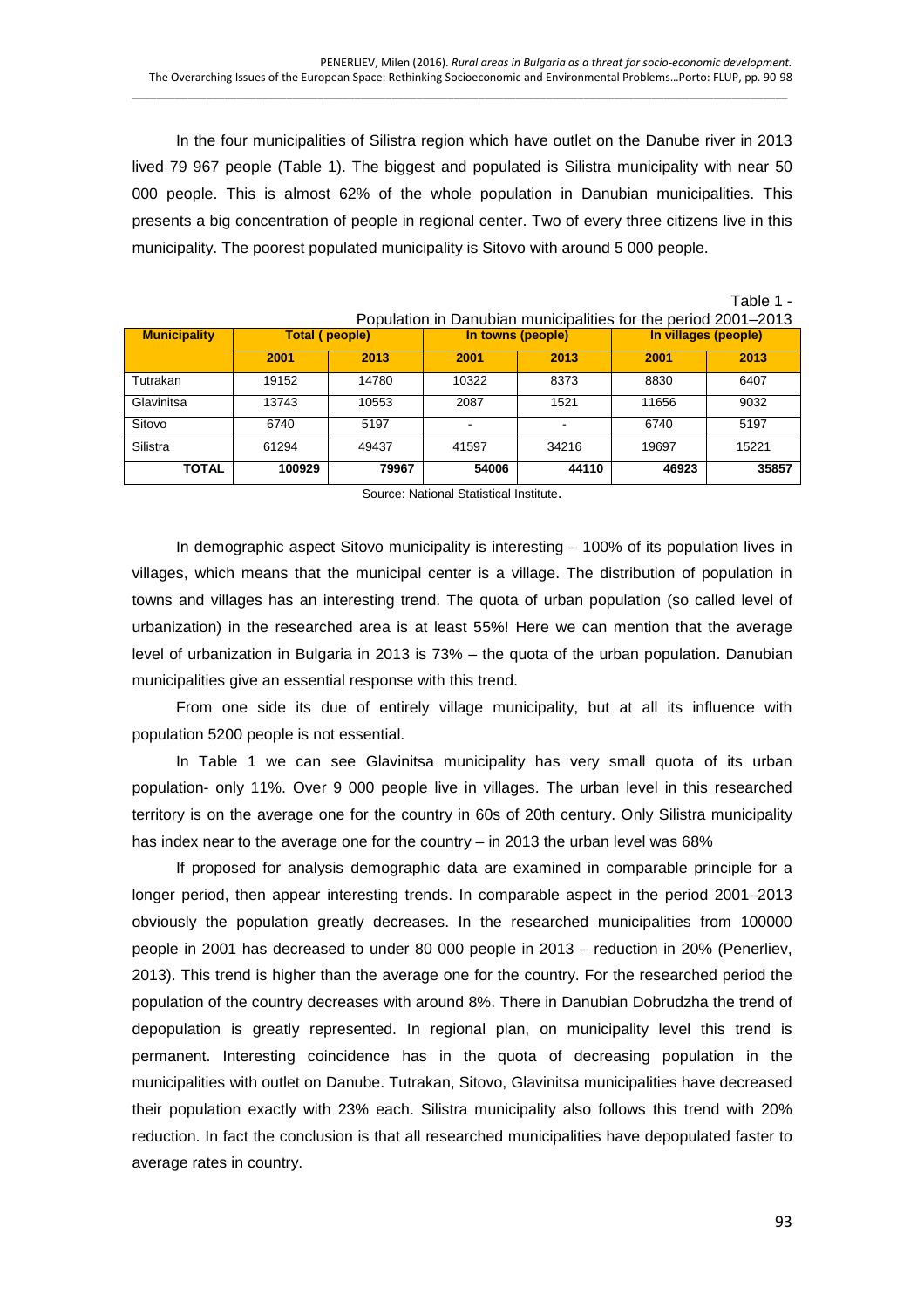The examination actual process of depopulation in towns and villages shows a sequence of negative trends. For example in period 2001 – 2013 if Bulgarian towns have lost their population in 3.3% in these researched municipalities this quota was 21%. (Penerliev, M. L. Shefka, 2014).This process of urban depopulation is with extreme negative parameters even according EU scale. Some more: Glavinitsa municipality has decreased its town population for the aforesaid period with over 27%. Silistra municipality also has lost (as the biggest and most economic developed among all) with 17%. Obviously the problems of the towns in these municipalities are bigger than the other ones. In analysis of village depopulation essential response with the average indexes are not represented. With average rate in Bulgaria of the village depopulation 19% for the period 2001–2013, for villages of Danubian municipalities is around 24%. Tutrakan municipality is the first one with this index 27% (Table 1).

There is no clear strategy for building mill bases in respect of this – Silistra region is Bulgarian granary. If we examine another indicator – the average population density (in people/sq.km) the demographic potential of territory can be characterized. Implementing the regional approach we examine this index on municipal level. With average density for Bulgaria – 65 people/sq.km the differences there are much more striking! The average density in Sitovo municipality is only 19.1 people/sq.km, in Glavinitsa municipality is 21.9 people/sq.km and in Tutrakan municipality is 33 people/sq.km. These municipalities have lower indexes. The process of depopulation is obvious. We consider the fact these municipalities are rural and in Bulgarian villages live only 1.9 million people. Obviously in respect of the only three towns the low average density is not surprising. But it is a threat for future social-economic development of the territory.

The other applied model area is Shumen District. It is considerably dissimilar to the territory of Silistra Municiaplity.

Shumen District is situated in the central part of Northeastern Bulgaria and occupies an area of 3.39 thousand sq. km which is 3.05% of the territory of the state. The district is part of the Northeastern region, comprising also the neighbouring districts of Varna, Dobrich and Targovishte. Shumen District includes 10 municipalities (Venets, Varbitsa, Hitrino, Kaolinovo, Kaspichanm Nikola Kozlevo, Novi Pazar, Veliki Preslav, Smyadovo and Shumen) and 151 populated locations of which 8 rae towns and 143 villages. The total number of the population in Shumen District by 2014, December,  $15<sup>th</sup>$  is 199 055 (2.5%) of the population of the state. Largest is the territory of Shumen Municipality (19.2% of the area of the district) and smallest the territory of Venets Municipality (6.6% of the area of the district).

Basic factors, influencing the alterations in the number and structures of the population are the demographic processes – fertility, mortality and migration. In 2014 there was only one village in the district with less than 20 inhabitants (Bedzhene, Novi Pazar Municipality – 19 inhabitants). The largest village in Shumen District is Todor Ikonomovo, Kaolinovo Municipality, with population of 2451. The populated locations in the district are divided into four categories:

- From 10 to 100 inhabitants 9 settlements;
- From 101 to 500 inhabitants 50 settlements: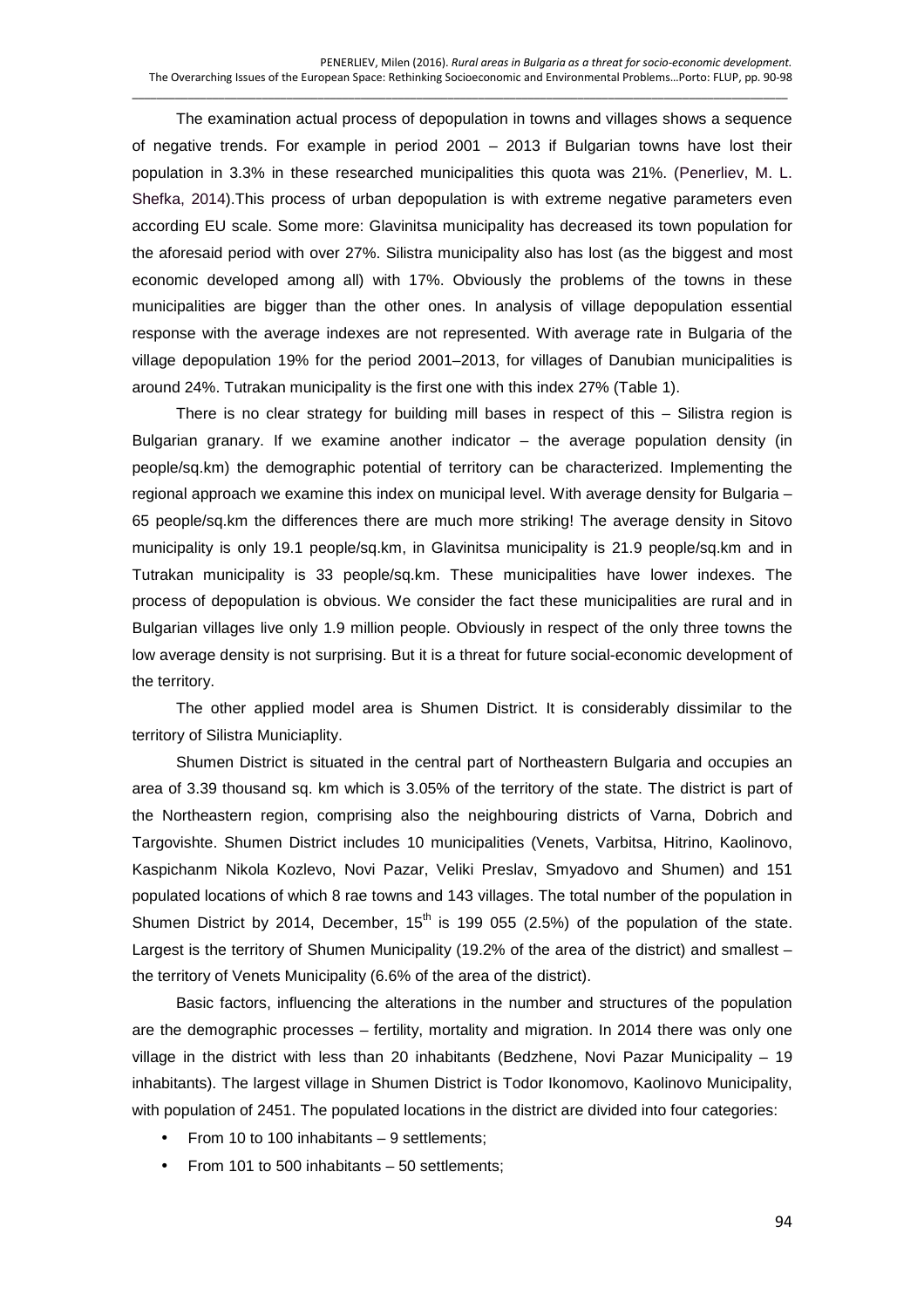- From 501to 1000 inhabitants 53 settlements;
- More than 1000 inhabitants 35 settlements;
	- It is obvious that denser populated settlements with population above 500 residents prevail.

This will improve the average density index and will deliver stronger economic potential to this model territory in terms of work force.

Opposite is the situation with the villages in Seaside Dobrudzha.

The table makes it clear that there are just 7 villages, in which depopulation is not registered, i.e. there is increase in the number of population there. As we are analyzing other indicator, we will pay attention to the villages with decreasing population. Following the above mentioned definition and its range, some significant ascertainments can be made. The total number of settlements in process of depopulation (within the three municipalities) is 54. 51 of them are villages. The only urban settlements in the region are municipal centers as well (Shabla, Kavarna and Balchik). Decrease in the number of population is registered in the three of them (Penerliev, 2014).

Appendix 1 gives clear notion of the depopulation process in the villages of Seaside Dobrudzha in the researched period (2001–2014). If we perceive the range of *depopulation rate* index given above (Table 1) the results will become much clearer in terms of the demographic situation in the region. It is evident that 51 of the villages in Seaside Dobrudzha are with decreasing number of population. 7 of them are with low depopulation (the number of population decreased with less than 10% in the course of the years). The villages with medium depopulation are 11 (the decrease in the number of population there is 10–20%). The number of villages with high depopulation is 27 (the depopulation in these villages is within the range 20–60%). In 5 of the villages in Seaside Dobrudzha the decline of the population is 60–80% (these rates of depopulation are critical). Irretrievable is the depopulation in one village – the reduction of the number of inhabitants there is more than 80%.

The regional analysis shows that only 14% of all villages are in the group of those with low rate of depopulation. The largest number of villages from this category is in Balchik Municipality. We must also mention the fact that there are seven villages (12% of the total number of villages) with increasing population.

Furthermore, the average number of inhabitants in one village is slightly below 200. This is almost twice less than the villages in Shumen Municipality. The demographic situation of this territory is heavily deteriorated – the depopulation processes are very strong and are not in unison with the average rates for the state.

The analysis of the data about the researched model territories is still in process. However, at this stage of the research a lucid correlation with the reduced number of population in the villages and the decreased number of schools in them is made. This process is clearly illustrated by Table 2.

The regional analysis of the territory of the district of Silistra shows that for the studied period the total number of schools was reduced 1.5 times as the total number of children of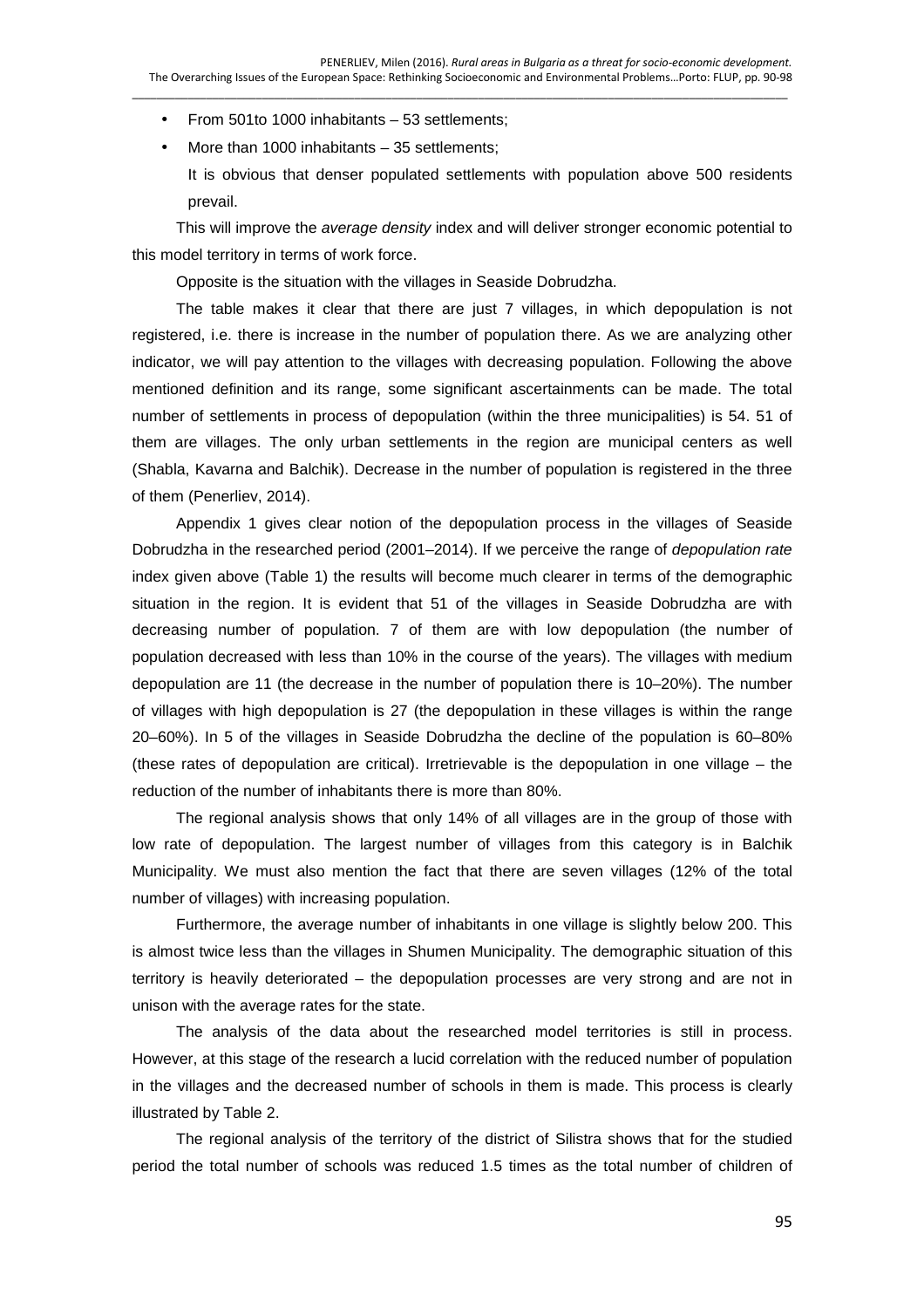primary stage is 795 less; for junior high school it is 1752 less, but for the high school it is 1124 less. The ratio of students in the tertiary education for the academic year 2014/2015 is 3862/3600/1610. The number of children in high school decreased by almost half, but Table №3 shows that the average attendance of pupils at the primary stage is 20 children, for the junior high school is 21 children and for the high school – 23 children.

The biggest average attendance in the primary stage was observed in the municipality of Silistra – 22 children and in the municipality of Sitovo – 21 children, and this trend continued in junior high school for the municipality of Silistra – 24 children and for Sitovo municipality is 32 children. In high school the most average attendance of pupils is in the municipalities of Silistra and Tutrakan – 24 children.

|                       |                          | School for the school year 2005/2006 |                 |                       |              |                 |                       |                      |                     |                       |
|-----------------------|--------------------------|--------------------------------------|-----------------|-----------------------|--------------|-----------------|-----------------------|----------------------|---------------------|-----------------------|
| ols                   |                          | I-IV grade                           |                 |                       | V-VIII grade |                 |                       | <b>IX-XIII grade</b> |                     |                       |
| <b>Municipalities</b> | <b>Total number</b><br>ě | classes                              | <b>students</b> | Average<br>attendance | classes      | <b>students</b> | Average<br>attendance | classes              | <b>students</b>     | Average<br>attendance |
| Silistra              | 14                       | 87                                   | 1759            | 20,21                 | 106          | 2130            | 20,09                 | 74                   | 1775                | 23,97                 |
| <b>Balchik</b>        | 11                       | 49                                   | 970             | 19,79                 | 47           | 949             | 20,19                 | 10                   | 260                 | 26                    |
| Kavarna               | 7                        | 38                                   | 667             | 17,55                 | 37           | 758             | 20,48                 | 17                   | 360                 | 21,17                 |
| Shabla                | 3                        | 12                                   | 210             | 17,5                  | 11           | 235             | 21,36                 | 4                    | 84                  | 21                    |
|                       |                          | School for the school year 2014/2015 |                 |                       |              |                 |                       |                      |                     |                       |
|                       |                          |                                      |                 |                       |              |                 |                       |                      |                     |                       |
|                       | <b>aio</b><br>٥          |                                      | I-IV grade      |                       |              | V-VIII grade    |                       |                      | <b>IX-XII grade</b> |                       |
| <b>Municipalities</b> | <b>Total number</b><br>등 | classes                              | <b>students</b> | Average<br>attendance | classes      | <b>students</b> | Average<br>attendance | classes              | <b>students</b>     | Average<br>attendance |
| Silistra              | 11                       | 63                                   | 1413            | 22,43                 | 50           | 1188            | 23,76                 | 37                   | 879                 | 23,76                 |
| <b>Balchik</b>        | 7                        | 43                                   | 786             | 18,28                 | 33           | 711             | 21,55                 | 7                    | 150                 | 21,43                 |
| Kavarna               | 6                        | 26                                   | 601             | 23,11                 | 20           | 513             | 25,65                 | 12                   | 281                 | 23,42                 |

Table 2 Educational system data for the period from the school year 2005/2006 to school year 2014/2015 in the district of Dobrich

Source: National Statistical Institute in Dobrich (http://www.nsi.bg/node/11412).

The table clearly illustrates the negative trends in these areas. The number of students and the number of classes are decreasing and this affects directly the number of population in under-working age. Practically this is the economic future of the territories, if it does not migrate to the large cities, or abroad.

As opposed to them, the trend in Shumen District is different regarding the analysis of the educational infrastructure. We are analyzing the state of the nursery schools in the district.

The statistics gives interesting aspect of the number of children attending nursery schools. Data is available about the number of children in the municipalities, as well as the number of nursery schools in them. Interesting would be the index juxtaposing the number of children and the number of nursery schools. In Table 2 this indicator is for 2014. The statistics does not include the Shumen Municipality, which is, as we have mentioned above, urban. The analysis indicates that in given municipalities with larger number of nursery schools (for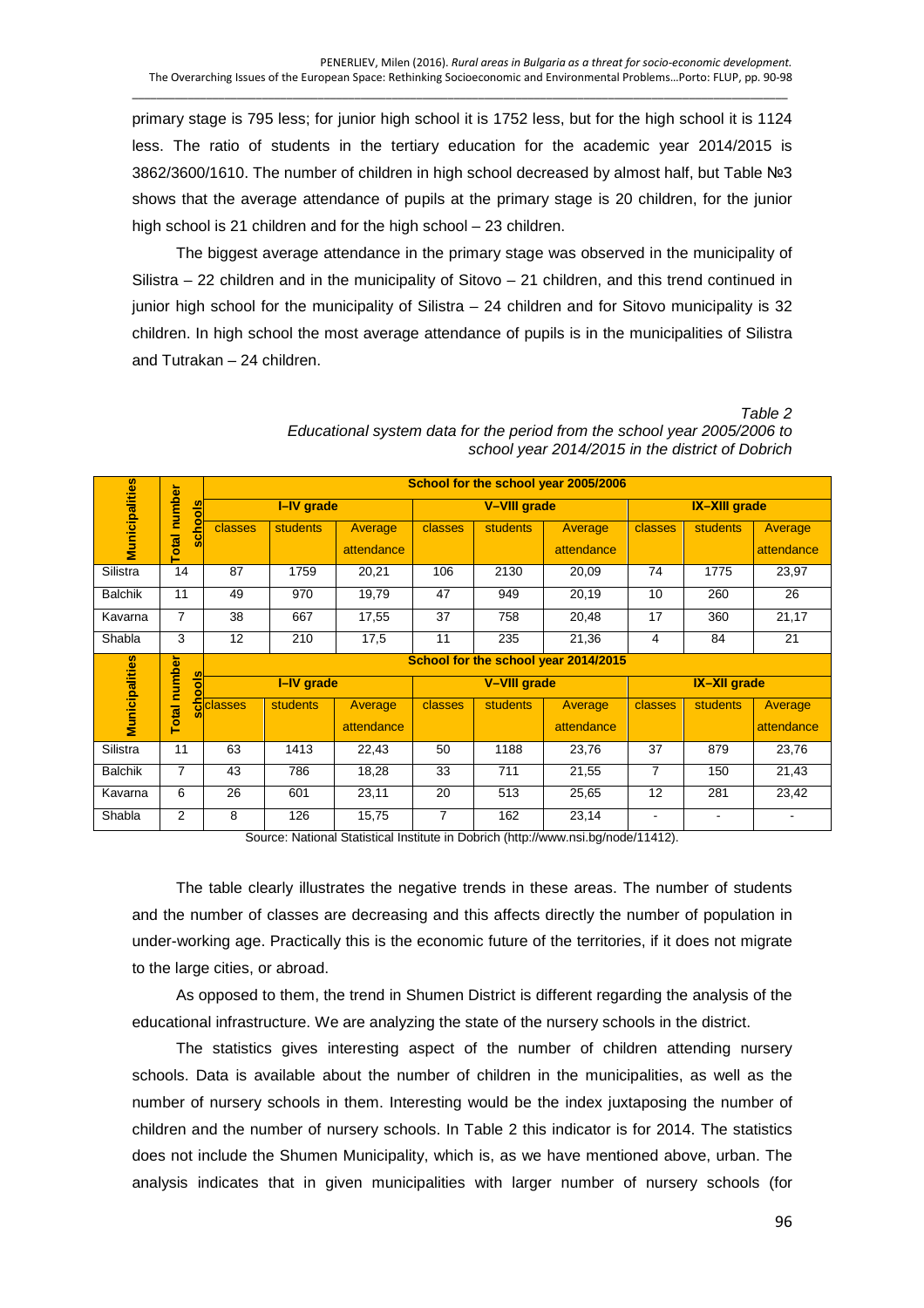\_\_\_\_\_\_\_\_\_\_\_\_\_\_\_\_\_\_\_\_\_\_\_\_\_\_\_\_\_\_\_\_\_\_\_\_\_\_\_\_\_\_\_\_\_\_\_\_\_\_\_\_\_\_\_\_\_\_\_\_\_\_\_\_\_\_\_\_\_\_\_\_\_\_\_\_\_\_\_\_\_\_\_\_\_\_\_\_\_\_\_\_\_\_\_\_\_\_\_\_\_\_\_\_\_\_

instance Varbitsa and Kaolinovo municipalities) the average number of children in a school is smaller. In the municipalities with smaller number of schools (Smyadovo) the average number of children is higher. In Novi Pazar Municipality there are 9 nursery schools with 602 children – the average number of children attending a nursery is 67. Juxtaposing it with Table 1, it is evident that the large number of nursery schools in Kaolinovo Municipality, for example, is not because of their concentration in the municipal center. There are only two settlements there (the villages of Omarchevo and Lisi Vrah) without working nursery school. In fact even with average numbers. Actually even with averaged rates (which could mean that in some municipalities the number of children is below the intermediate – 26) Kaolinovo Municipality has good demographic potential. These 412 children will "supply" the primary and secondary schools in the municipality (or the neighbouring ones). In fact the protection of the nursery schools with such number of attending children should be basic concern of the municipal authorities. These children are the upcoming generation expected to keep the positive demographic trends in the municipality. Contrariwise – the municipalities with few nursery schools would not be able to fulfill primary and secondary schools with students. Closing down of schools and dismissing pedagogical staff will be inevitable then.

#### Table 3

Average number of children in nursery schools in the villages of Shumen municipalities (2014/15 school year)

| <b>Municipality</b> | <b>Number of</b><br>nursery<br>schools | <b>Number of</b><br>children | <b>Average number of</b><br>children in a nursery<br>school |
|---------------------|----------------------------------------|------------------------------|-------------------------------------------------------------|
| Veliki Preslav      | 6                                      | 358                          | 60                                                          |
| Venets              | 9                                      | 244                          | 27                                                          |
| Varbitsa            | 12                                     | 402                          | 34                                                          |
| Kaolinovo           | 16                                     | 418                          | 26                                                          |
| Kaspichan           | 6                                      | 236                          | 39                                                          |
| Nikola Kozlevo      | 7                                      | 239                          | 34                                                          |
| Novi Pazar          | 9                                      | 602                          | 67                                                          |
| Smyadovo            | 4                                      | 201                          | 50                                                          |
| Hitrino             | 5                                      | 150                          | 30                                                          |

Source: National Statistical Institute.

The names of the particular villages will not be informative to the reader. However, it is obvious that the demographic future here is much better than the rest of the researched model areas. We reckon that the larger number of population in the villages (more than 500 residents) necessitates the protection and development of schools. They contribute to the slight migration mobility of young families, in the presence of employment, admittedly.

Often in the Bulgarian scientific literature analysis of the religious structure of the population is made. It is a fact that in the rural territories of Shumen District the Muslim population is of higher proportions. Yet, it is also a fact that in the villages of Silistra District it is not few. Where is the reason then?